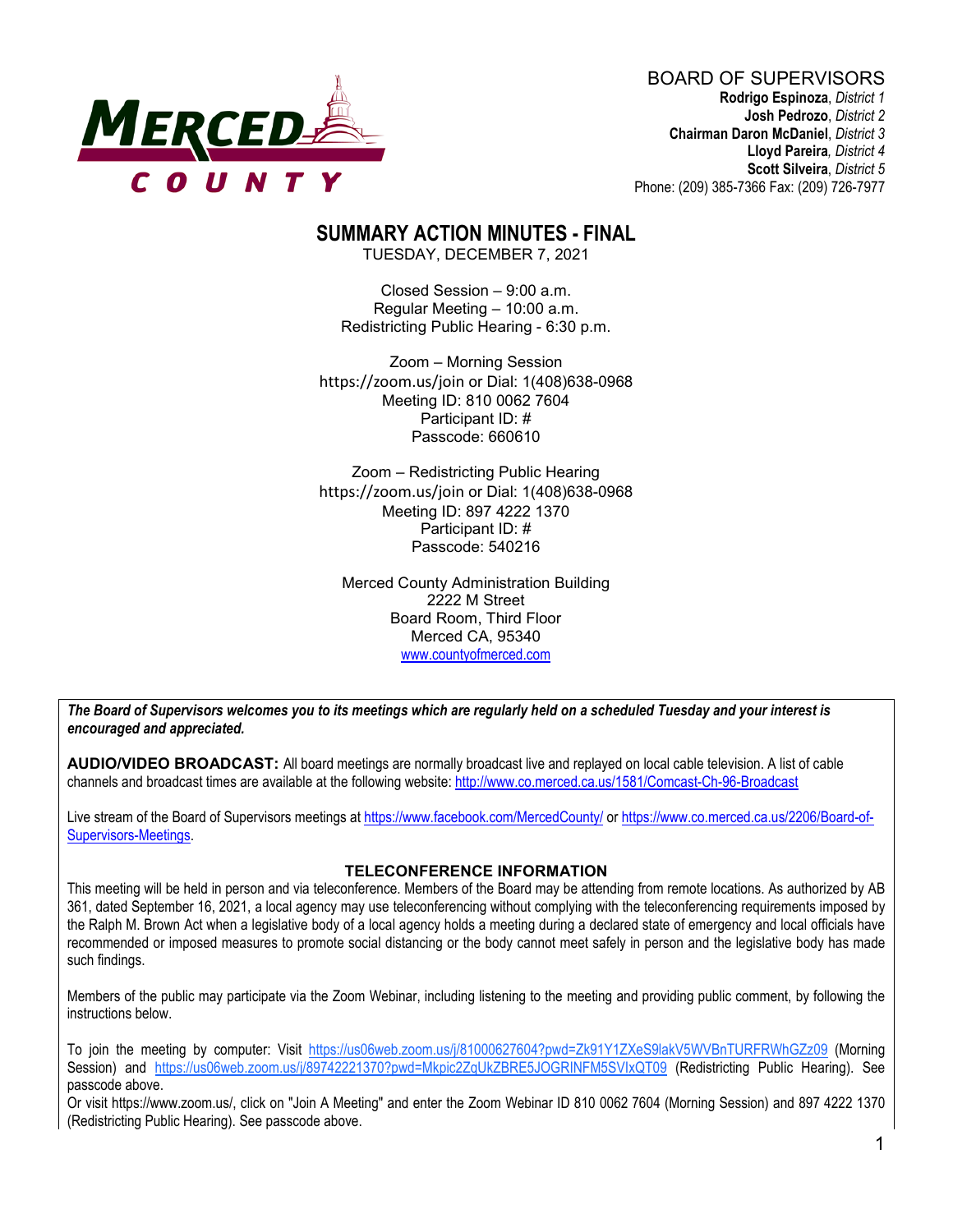To provide public comment, press the "Raise Hand" button on your screen.

To join the meeting by telephone: Dial (669) 900-6833, then enter Zoom Webinar ID 810 0062 7604 (Morning Session) and 897 4222 1370 (Redistricting Public Hearing). See participant ID and passcode above. To provide public comment, press \*9 to raise your hand and \*6 to mute/unmute when called upon.

### **PUBLIC COMMENTS**

Public opportunity to speak on any matter of public interest within the Board's jurisdiction including items on the Board's agenda, except for those items specifically scheduled as public hearings (see information below regarding public hearing public comments) will be taken at the beginning of the Board Meeting during the public comment period. In order that interested parties have an opportunity to speak, any person addressing the Board will be limited to a maximum of three (3) minutes.

**In Person**: Please raise your hand when requested and you will be directed to the podium.

**Zoom**: Please press the "Raise Hand" button on your screen. If you are joining by telephone, press \*9 to raise your hand, and \*6 to mute/unmute when called upon.

**Email**: Email public comments will not be read during the meeting, but will be delivered to the Board of Supervisors prior to the meeting if received by 5:00pm on the Monday prior to the Board meeting. Please send email public comments to the Clerk of the Board at [publiccomments@countyofmerced.com.](mailto:publiccomments@countyofmerced.com) These comments will be made part of the record.

In an effort to assist the Clerk in identifying the agenda item relating to your public comment please indicate in the Subject Line, the meeting body (i.e. Board of Supervisors Agenda) and item number (i.e. Item No. 10). If you wish to do so, please identify yourself in the email. Email addresses will not be made part of the record of the meeting.

Comments made on Facebook are not considered part of the official record and will not be shared with the Board.

### **PUBLIC HEARINGS – PUBLIC COMMENTS**

Public opportunity to speak regarding public hearings will be heard following the reading of the public hearing. In order that interested parties have an opportunity to speak, any person addressing the Board will be limited to a maximum of three (3) minutes.

**In Person**: Please raise your hand when requested and you will be directed to the podium.

**Zoom**: Please press the "Raise Hand" button on your screen. If you are joining by telephone, press \*9 to raise your hand, and \*6 to mute/unmute when called upon.

**Email**: Emails directed to the public hearing will be accepted up to and during the public hearing. Emails will not be read during the meeting, but will be delivered to the Board of Supervisors. Please send email public comments to the Clerk of the Board at [specialmeetingcomments@countyofmerced.com.](mailto:specialmeetingcomments@countyofmerced.com) These comments will be made part of the record.

In an effort to assist the Clerk in identifying the public hearing agenda item relating to your public comment please indicate in the Subject Line, the subject matter. If you wish to do so, please identify yourself in the email. Email addresses will not be made part of the record of the meeting.

Comments made on Facebook are not considered part of the official record and will not be shared with the Board.

**CLOSED SESSION:** This is the portion of the meeting conducted in private without the attendance of the public or press to discuss certain confidential matters specifically permitted by the Brown Act. The public will be provided an opportunity to comment on any matter to be considered in closed session prior to the Board adjourning into the closed session.

The **REGULAR MEETING** is divided into three sections:

- **CONSENT CALENDAR**: These matters include routine financial and administrative action and usually are approved by a single vote.
- **REGULAR CALENDAR:** These items include significant policy and administrative actions.
- **SCHEDULED ITEMS:** These items are noticed hearings, work sessions and public hearings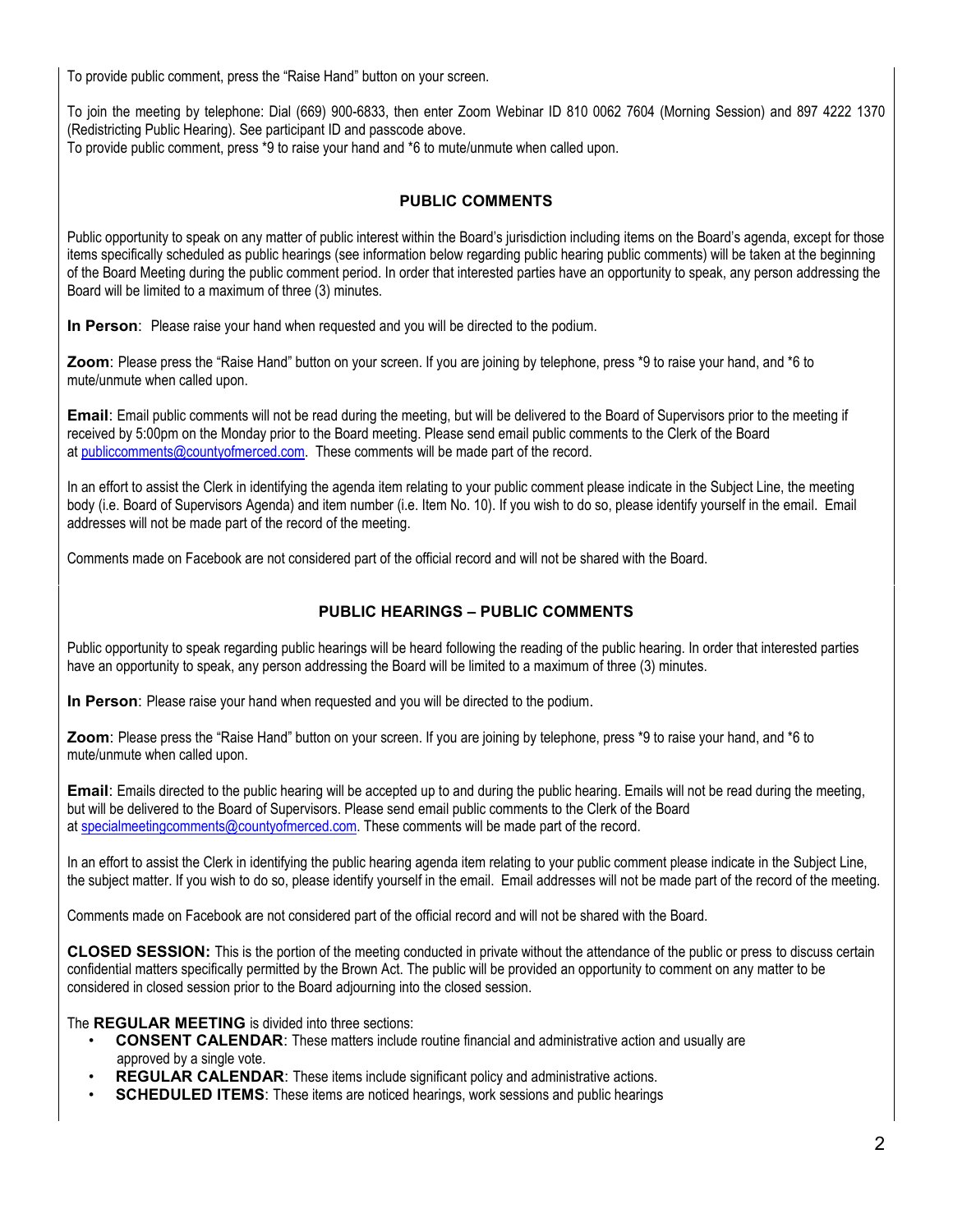**BOARD AGENDA AND MINUTES:** Board agendas, minutes, and copies of items to be considered by the Board of Supervisors are posted on the Internet at least 72 hours preceding a Tuesday meeting at the following website: [www.countyofmerced.com](http://www.countyofmerced.com/) 

**REASONABLE ACCOMMODATIONS:** Persons who require accommodation for any audio, visual or other disability or Spanish or Hmong interpretation in order to review an agenda, or to participate in a meeting of the Board of Supervisors per the American Disabilities Act (ADA), may obtain assistance by requesting such accommodation in writing. Please address your written request to the Clerk of the Board, 2222 M Street, Merced, CA 95340 or telephonically by calling (209) 385-7366. Any such request for accommodation should be made at least 48 hours prior to the scheduled meeting for which assistance is requested.

*Spanish and Hmong interpreters are available.*

*Interpretes de espanol y hmong estan disponibles.*

*Peb muaj tug paab txhais lug Mev hab Hmoob.* 

### **9:00 A.M. – CLOSED SESSION**

### **THE PUBLIC WILL BE PROVIDED AN OPPORTUNITY TO COMMENT ON ANY MATTER TO BE CONSIDERED IN CLOSED SESSION PRIOR TO THE BOARD ADJOURNING INTO THE CLOSED SESSION (TESTIMONY LIMITED TO THREE MINUTES PER PERSON)**

### **CLOSED SESSION:**

It is the intention of the Board to meet in Closed Session pursuant to Government Code Section 54957: PUBLIC EMPLOYEE APPOINTMENT and 54957.6: CONFERENCE WITH LABOR NEGOTIATORS, Unrepresented employee: County Executive Officer.

#### **CLOSED SESSION - CONFERENCE WITH LEGAL COUNSEL - EXISTING LITIGATION:**

It is the intention of the Board to meet in Closed Session concerning Existing Litigation pursuant to Government Code section 54956.9(d)(1): County of Merced, et al v. Amerisourcebergen Drug Corporation et al.; Case No. 1:18-op-45643-DAP (1:17-MD-2804).

### **THE BOARD RECESSED AT 9:01 A.M. AND RECONVENED AT 10:00 A.M. WITH ALL MEMBERS PRESENT, AND THE CHAIRMAN ADVISED STAFF WAS GIVEN DIRECTION**

# **GOVERNMENT CODE SECTION 54954.2 COMPLIANCE (LATE AGENDA ITEMS)**

#### **10:00 A.M. REGULAR MEETING**

**INVOCATION led by Tim Pistoresi, Jesus Saves Ministry/PLEDGE OF ALLEGIANCE**

**PUBLIC OPPORTUNITY TO SPEAK ON ANY MATTER OF PUBLIC INTEREST WITHIN THE BOARD'S JURISDICTION INCLUDING ITEMS ON THE BOARD'S AGENDA, EXCEPT FOR THOSE ITEMS SPECIFICALLY SCHEDULED AS PUBLIC HEARINGS (TESTIMONY LIMITED TO THREE MINUTES PER PERSON)**

### *REVIEW BOARD ORDER – SEE PAGE 11*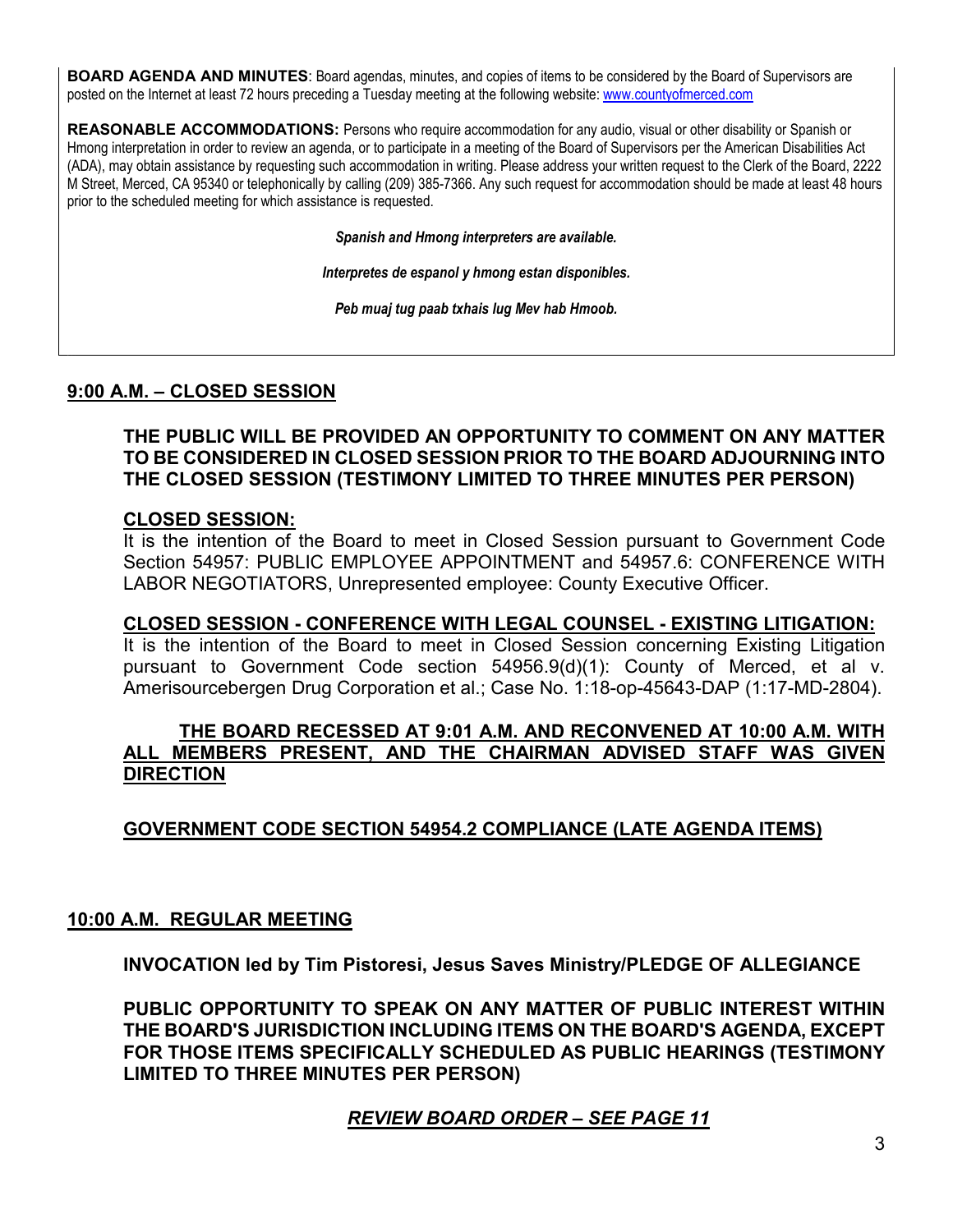### **SCHEDULED ITEMS:**

### **DISTRICT ATTORNEY - PUBLIC HEARING**

Increase in Vehicle Service Fee and Commercial Vehicle Service Fee **RECOMMENDATION:**

1) Open Public Hearing and accept public comment;

2) Close Public Hearing; and

3) Adopt a Resolution increasing the vehicle service fee from one dollar (\$1) to two dollars (\$2) and the commercial vehicle fee from two dollars (\$2) to four dollars (\$4) to fund the investigation, prosecution, and deterrence of vehicle theft crime, to be collected by DMV at time of registration or renewal thereof for vehicles registered in Merced County.

# *REVIEW BOARD ORDER – SEE PAGES 11 - 12*

### **6:30 P. M. PUBLIC HEARING:**

### **EXECUTIVE OFFICE - REDISTRICTING**

Public Hearing for presentation by the County's demographic consultant on several draft map alternatives for rebalancing the supervisorial districts based on prior public and Board feedback; to receive public input; and it is anticipated that a preferred Supervisorial District Plan will be realized during the public hearing, which will require the adoption of an ordinance. **RECOMMENDATION:**

1) Open public hearing, hear presentation on draft maps and accept public comment;

2) Close public testimony;

3) Introduce an ordinance titled "Establishing Boundaries of Supervisorial Districts" and

4) Adopt the Ordinance titled "Establishing Boundaries of Supervisorial Districts".

# *REVIEW BOARD ORDER – SEE PAGES 12 - 16*

### **REPORTS/BOARD DIRECTION**

County Executive Officer, County Counsel, Board of Supervisors Members

# CONSENT CALENDAR (Items # 1-14)

# **APPROVED AS RECOMMENDED AYES: ALL**

### Public Works

- 1. Approve Budget Transfer in the amount of \$27,000 to increase appropriation for one (1) CatGrader due to higher than anticipated cost of equipment.
- 2. Approve Budget Transfer in the amount of \$9,000 to establish appropriation for an Elite Scan Tool for the Roads Equipment Maintenance Shop.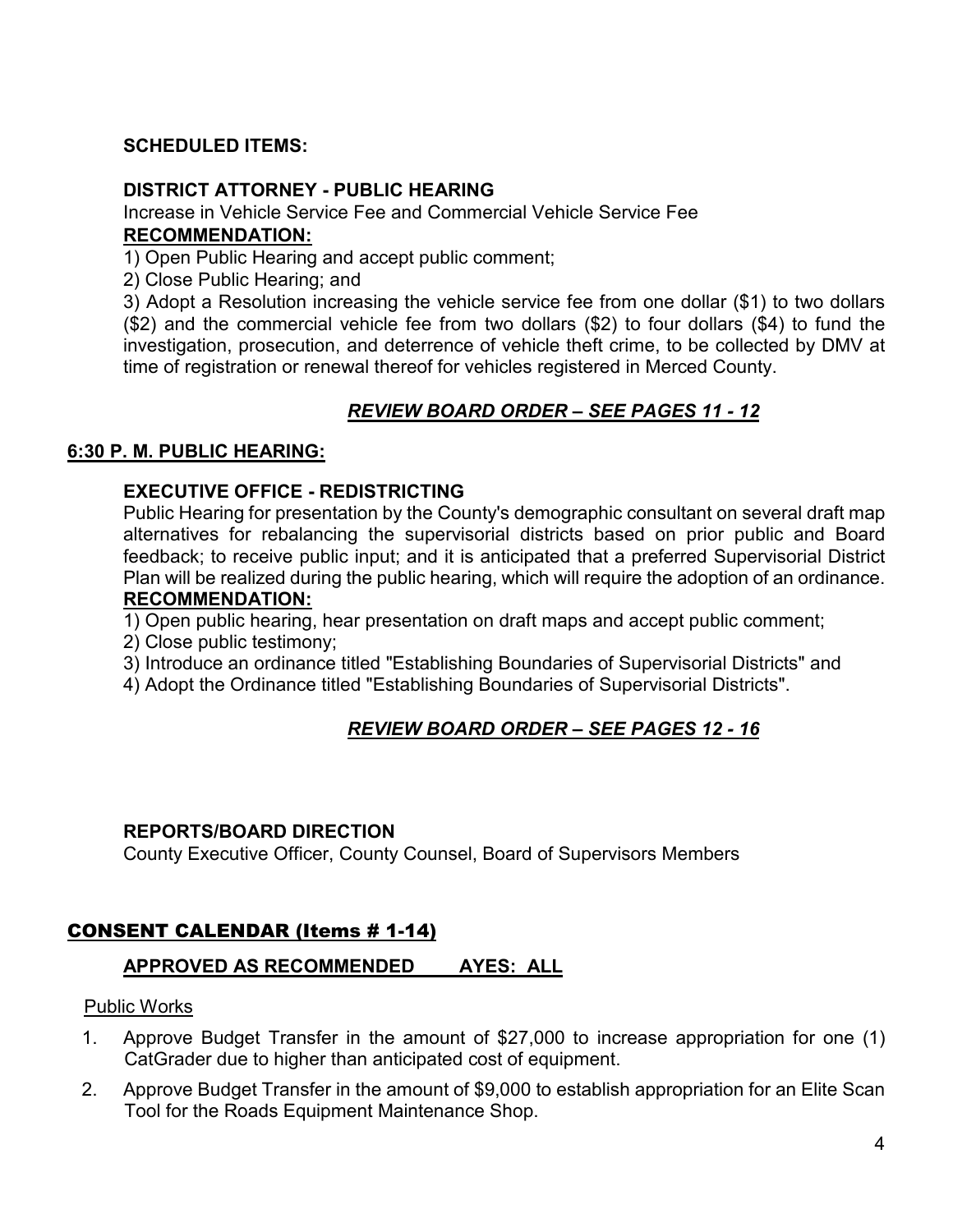- 3. Approve Budget Transfer in the amount of \$7,164 to establish appropriation to purchase a Service Crane to attach to a truck being received from Fleet that will be utilized for bridge repairs.
- 4. Approve Budget Transfer in the amount of \$5,184 to add appropriation to cover additional costs for the Lake Yosemite Bicentennial Grove Pump.
- 5. Find that substantial evidence demonstrates that an emergency continues to exist regarding the drinking water well at the John Latorraca Correctional Center (JLCC) such that the emergency will not permit a delay resulting from a competitive solicitation for bids, and that the action is necessary to respond to the emergency. (4/5 Vote Required)

### **Health**

6. Approve Amendment No. 1 to Contract No. 2019187 with California Forensic Medical Group, Inc. for comprehensive health care services for detainees in the adult and juvenile facilities in Merced County to extend the term end date to June 30, 2024 and increase the contract to a not to exceed amount of \$6,925,552.26 for fiscal year 2020/2021 and \$7,008,658.89 for fiscal year 2021/2022 through fiscal year 2023/2024.

### Behavioral Health and Recovery Services

7. Approve Amendment No. 3 to Contract No. 2017195 with Turning Point Community Programs for services provided through the Community Assistance Recovery Enterprise Program to revise Exhibit B by replacing the FY 2021-22 Budget and revise Exhibit E, increasing the Total Contract Budget from \$5,573,418 to \$5,626,379.

#### Community and Economic Development

8. Approve Amendment No. 3 to Contract No. 2019052 with Tully and Young Inc. for engineering, technical, and comprehensive water planning consulting services, modifying the term end date from February 26, 2022 to February 26, 2024, and increasing the contract amount from \$150,000 to \$300,000.

#### **Sheriff**

9. Approve Budget Transfer in the amount of \$84,000 to increase the revenue and expense accounts associated with the Best Friends Animal Society contract. (4/5 Vote Required)

#### **Treasurer**

10. Approve Amendment No. 1 to Memorandum of Understanding (MOU) No. 2018244 with the California State Association of Counties - Finance Corporation for the CalTRECS program, modifying Section IV - Understanding of Parties to reflect the fact the Franchise Tax Board (FTB) fees can fluctuate.

### Human Resources / Risk Management

11. Act on Claims for Damages submitted by Dorothy (Dee) Ann Cox and Selena Gonzalez as recommended by Risk Management and County Counsel.

#### Board Recognition

12. Certificate of Recognition to City of Atwater in Celebration of Veteran's Day Program, presented November 11, 2021.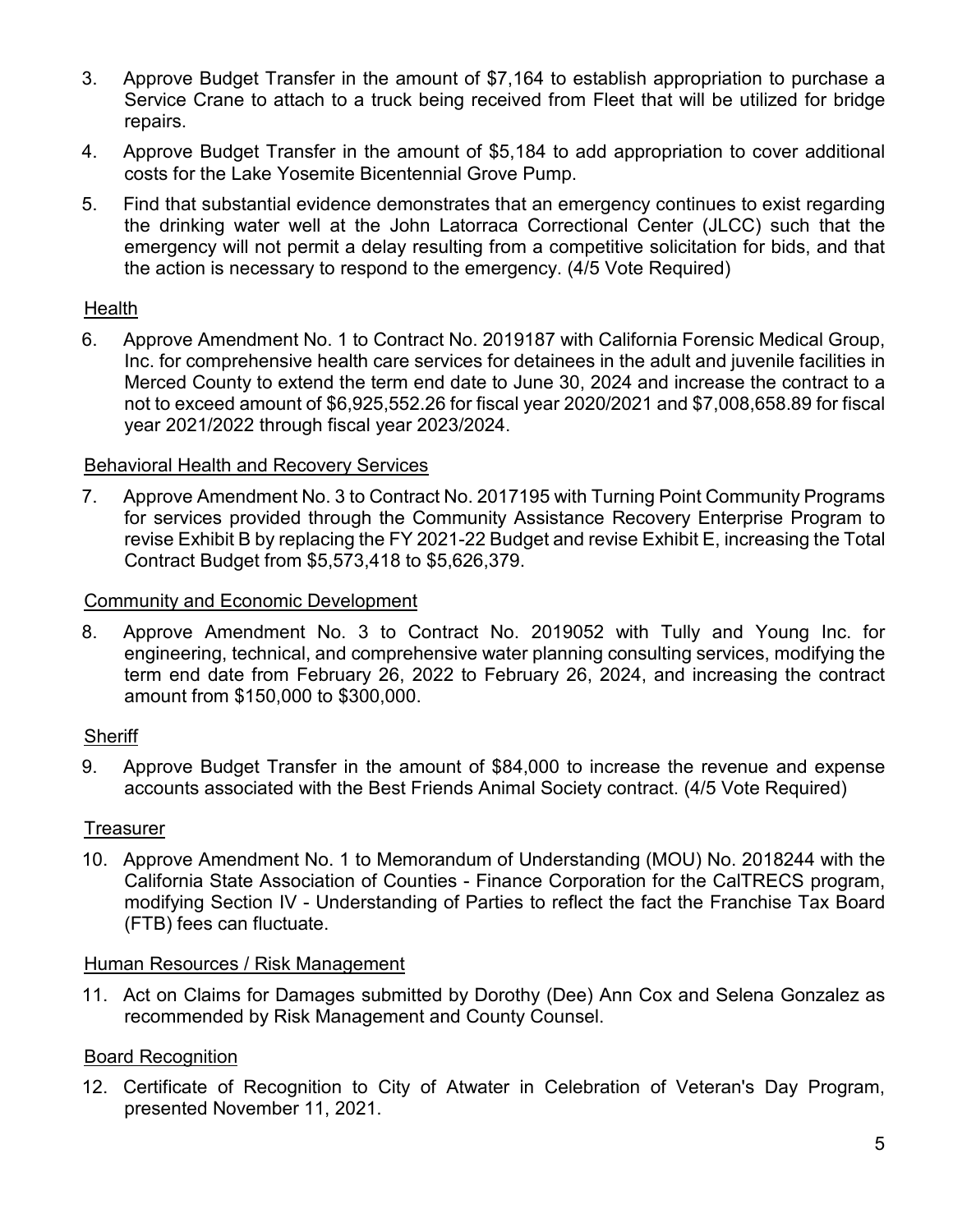- 13. Certificate of Recognition to City of Atwater for Completion of the 1, 2, 3 TCP Remediation Project, presented November 15, 2021.
- 14. Certificates of Recognition to various individuals for being recognized at the Miss Merced County event, presented November 20, 2021.

# REGULAR CALENDAR

# BOARD ACTION

# PUBLIC WORKS

15. Authorize the following individuals to act as County Surveyor effective December 7, 2021 and waive any applicable County registered voter requirement with respect to the same: Kent Hysell, North Star Engineering Group Inc., 620 12th Street, Modesto, CA 95354; Zachary Janz, Golden Valley Engineering and Surveying, Inc., 405 West 19th Street, Merced, CA 95340; Joel Paulson, NV5, Inc. 15092 Avenue of Science, Suite 200, San Diego, CA 92128.

# **APPROVED AS RECOMMENDED AYES: ALL**

16. 1) Authorize the Department of Public Works to circulate a Request for Proposal (RFP) to experienced and qualified consultants to perform an Americans with Disabilities Act (ADA) Self-Evaluation and provide a Transition Plan. 2) Authorize the Director of Public Works to review and rank the proposals as well as negotiate a contract to be submitted to the Board of Supervisors for consideration upon review by County Counsel and Risk Management.

# **APPROVED AS RECOMMENDED AYES: ALL**

17. 1) Authorize the Department of Public Works to circulate a Request for Qualifications (RFQ) to experienced and qualified consultants to perform environmental assessment and remediation services. 2) Authorize the Department of Public Works to review and rank the statements of qualifications as well as negotiate a contract to be submitted to the Board of Supervisors for consideration upon review by County Counsel and Risk Management.

# **APPROVED AS RECOMMENDED AYES: ALL**

18. 1) Approve and authorize the Board Chair to execute Amendment No. 1 to Department of Administrative Services Contract No. 13558 with Melin Enterprises, dba Service Master Cleaning Restoration to increase the contract \$15,000 for a not-to-exceed amount of \$25,000. 2) Approve associated Budget Transfer. (4/5 Vote Required)

# **AUTHORIZED CONTRACT NO. 2021368 AS RECOMMENDED AYES: ALL**

# HEALTH

19. Approve and authorize the Board Chair to execute the terms and conditions stated in the submitted Certification Statements and funding in the amount of \$2,569,688 for the period of July 1, 2021 through June 30, 2022 for the Child Health and Disability Prevention and Lead Poisoning Prevention Program, Health Care Program for Children in Foster Care Program, and the California Children's Services Program.

# **AUTHORIZED CONTRACT NO. 2021369 AS RECOMMENDED AYES: ALL**

# *REVIEW BOARD ORDER – SEE PAGE 16*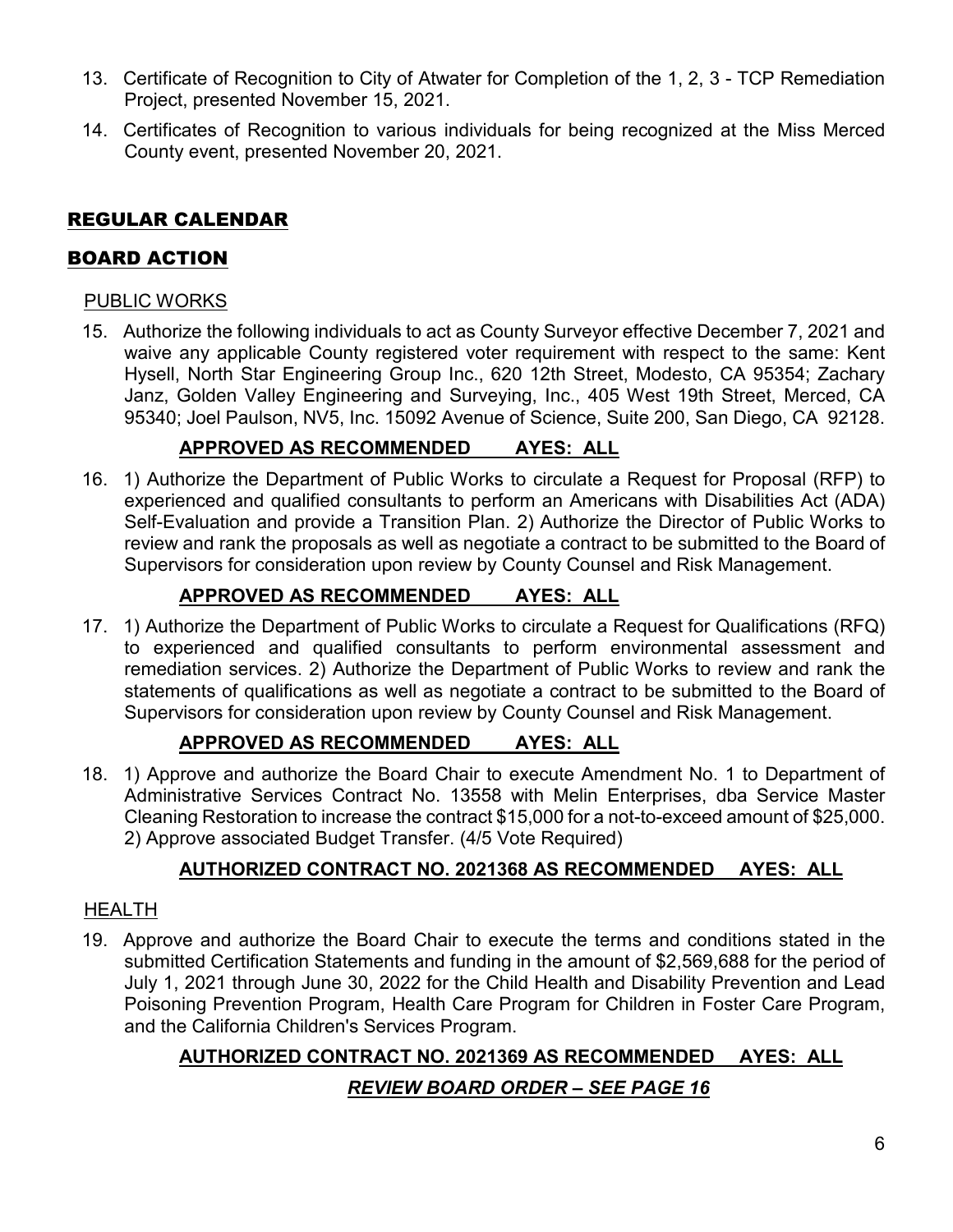# BEHAVIORAL HEALTH AND RECOVERY SERVICES

20. Approve a new revenue contract with San Benito County for inpatient and outpatient services, provided by Merced County Behavioral Health and Recovery Services at the Marie Green Psychiatric Health Facility, effective July 1, 2021 through June 30, 2023, for this rate based contract.

# **AUTHORIZED CONTRACT NO. 2021370 AS RECOMMENDED AYES: ALL**

21. Approve the Memorandum of Understanding (MOU) with Stanislaus County for the provision of Medication Assisted Treatment services, effective October 1, 2021 through June 30, 2024 in the amount of \$75,000.

# **AUTHORIZED CONTRACT NO. 2021371 AS RECOMMENDED AYES: ALL**

22. 1) Approve the following departmental personnel actions: Behavioral Health and Recovery Services-Budget Unit 41500, B/U 41502, Add: 1 Mental Health Worker I/II, Add: 1 Peer Support Specialist, B/U 41505, Add: 1 Quality Assurance Specialist, B/U 41534, Add: 1 Dual Diagnosis Specialist, Add: 1 BHRS Program Manager, Add: 1 Mental Health Clinician I/II, Add: 2 Peer Support Specialist. 2) Approve the amendment to the Position Allocation Resolution 06-120/A. 3) Approve the associated Budget Transfers. (4/5 Vote Required)

# **ADOPTED RESOLUTION NO. 2021-128 AS RECOMMENDED AYES: ALL**

# HUMAN SERVICES AGENCY

23. 1) Ratify the submission of an authorizing resolution by the Merced County Human Services Agency, acting as the Collaborative Applicant Administrative Entity for the Merced City and County Continuum of Care (CoC), to the California Department of Housing and Community Development for additional available funding from the California Emergency Solutions Grant-Coronavirus (ESG-CV). Additional funding, in an amount not to exceed \$2,373,000 would need to be expended by September 30, 2022. 2) Authorize Merced County Executive Officer or Merced County Director of Human Services Agency, to execute the ESG-CV standard agreement and any subsequent amendments or modifications thereto, as well as any other documents which are related to the program of ESG-CV grant awarded to the applicant.

# **ADOPTED RESOLUTION NO. 2021-129 AS RECOMMENDED AYES: ALL**

# LIBRARY

24. 1) Authorize the County Librarian, or designee, to submit an application with the Association for Rural & Small Libraries for participation in Penguin Random House Grants for Small and Rural Libraries to purchase books for the benefit of residents in three high-need library locations: Santa Nella, Snelling and Winton, effective February 2022 through February 2023, in the amount of \$2,500. 2) Direct County Librarian, or designee, to return to the Board with the application results and to accept the award.

# **APPROVED AS RECOMMENDED AYES: ALL**

25. Approve a no cost contract with California Department of Transportation for a permanent loan of four (4) cases of paleontological specimens effective December 7, 2021 and with an end date that is undetermined at this time.

# **AUTHORIZED CONTRACT NO. 2021372 AS RECOMMENDED AYES: ALL**

26. Ratify the acceptance of grant funds from California State Library in the amount of \$27,500 to acquire technology and equipment to help confront the digital divide that has been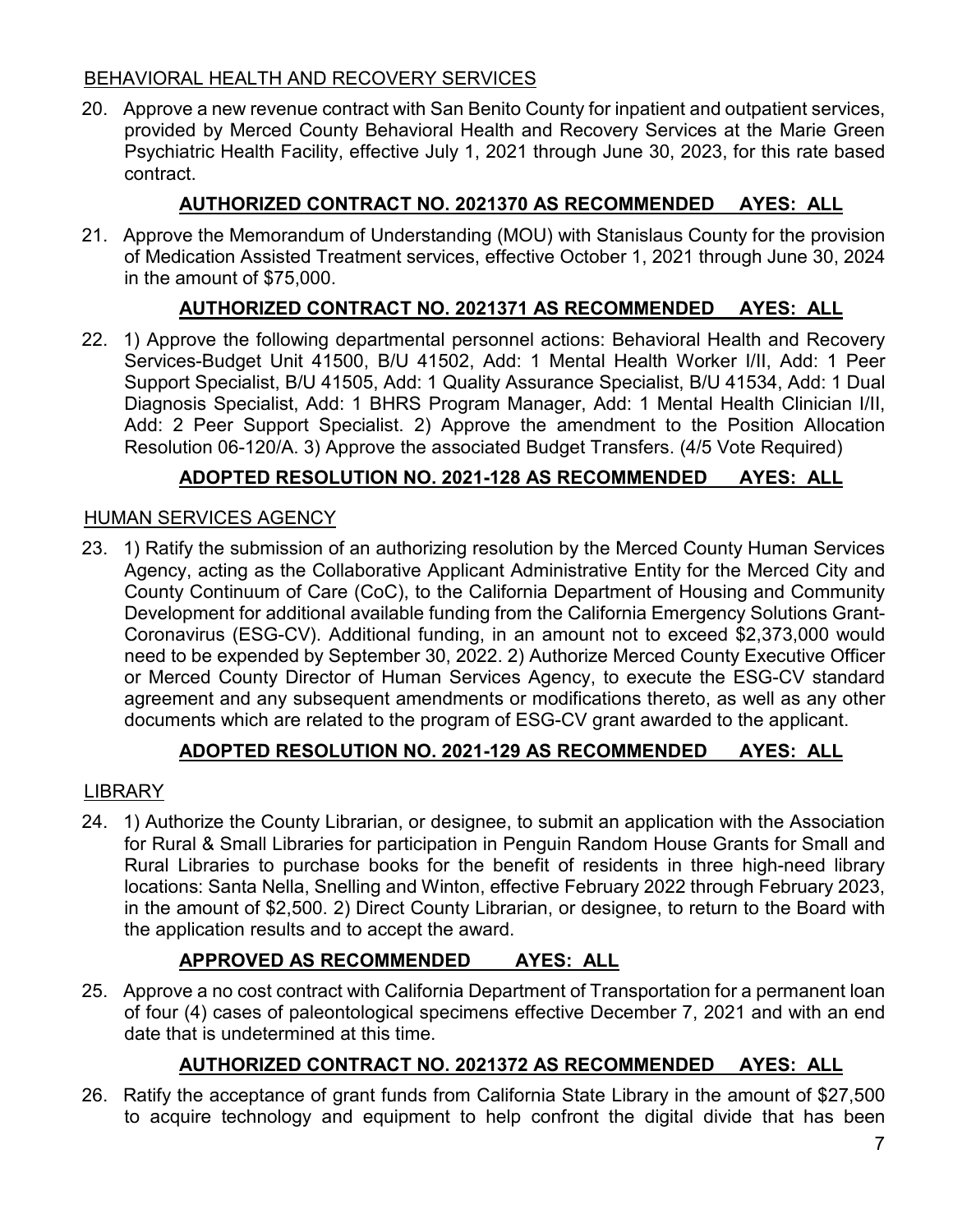exacerbated by the COVID-19 pandemic and authorize Southern California Library Cooperative to use grant funds to purchase identified technology and equipment for the Library.

# **APPROVED AS RECOMMENDED AYES: ALL**

# PROBATION

27. 1) Accept the Epidemiology and Laboratory Capacity for Prevention and Control of Emerging Infectious Diseases award in the amount of \$12,048 to mitigate impacts of COVID-19 in the Juvenile Justice Correctional Complex. 2) Authorize the Chief Probation Officer or designee to sign all documents related to this award. 3) Approve associated Budget Transfer. (4/5 Vote Required)

# **AUTHORIZED CONTRACT NO. 2021373 AS RECOMMENDED AYES: ALL**

# FIRE

28. Pulled

# **SHERIFF**

29. 1) Approve the retirement and sale of Sheriff's Office canine "Kane" for \$1.00. 2) Authorize the Chair to sign the sales agreement.

# **AUTHORIZED CONTRACT NO. 2021374 AS RECOMMENDED AYES: ALL**

30. 1) Approve a no cost Memorandum of Understanding (MOU) with Department of Veterans Affairs for Aid as needed. 2) Authorize the Sheriff to sign the MOU with CEO and Counsel approval.

# **AUTHORIZED CONTRACT NO. 2021375 AS RECOMMENDED AYES: ALL**

31. 1) Ratify the contract with City of Livingston to provide a Merced County Sheriff Lieutenant to act as Interim Police Chief, effective November 22, 2021 to May 22, 2022, for a total contract amount not to exceed \$250,000. 2) Authorize the Chair to sign the contract.

# **AUTHORIZED CONTRACT NO. 2021376 AS RECOMMENDED AYES: ALL**

# TREASURER

32. 1) Approve Treasury Investment Report for the Quarter ended September 30, 2021. 2) To render the 2022 Investment Policy Statement (IPS) and the 2022 Treasury Oversight Committee Directive.

# **APPROVED AS RECOMMENDED AYES: ALL**

# HUMAN RESOURCES / RISK MANAGEMENT

33. Effective December 20, 2021, approve the amendments to the Salary Allocation Resolution 06-120 and the Position Allocation Resolution 06-120/A to increase the minimum hourly wage.

# **ADOPTED RESOLUTION NOS. 2021-130 (SALARY) & 2021-131 (POSITION) AS RECOMMENDED AYES: ALL**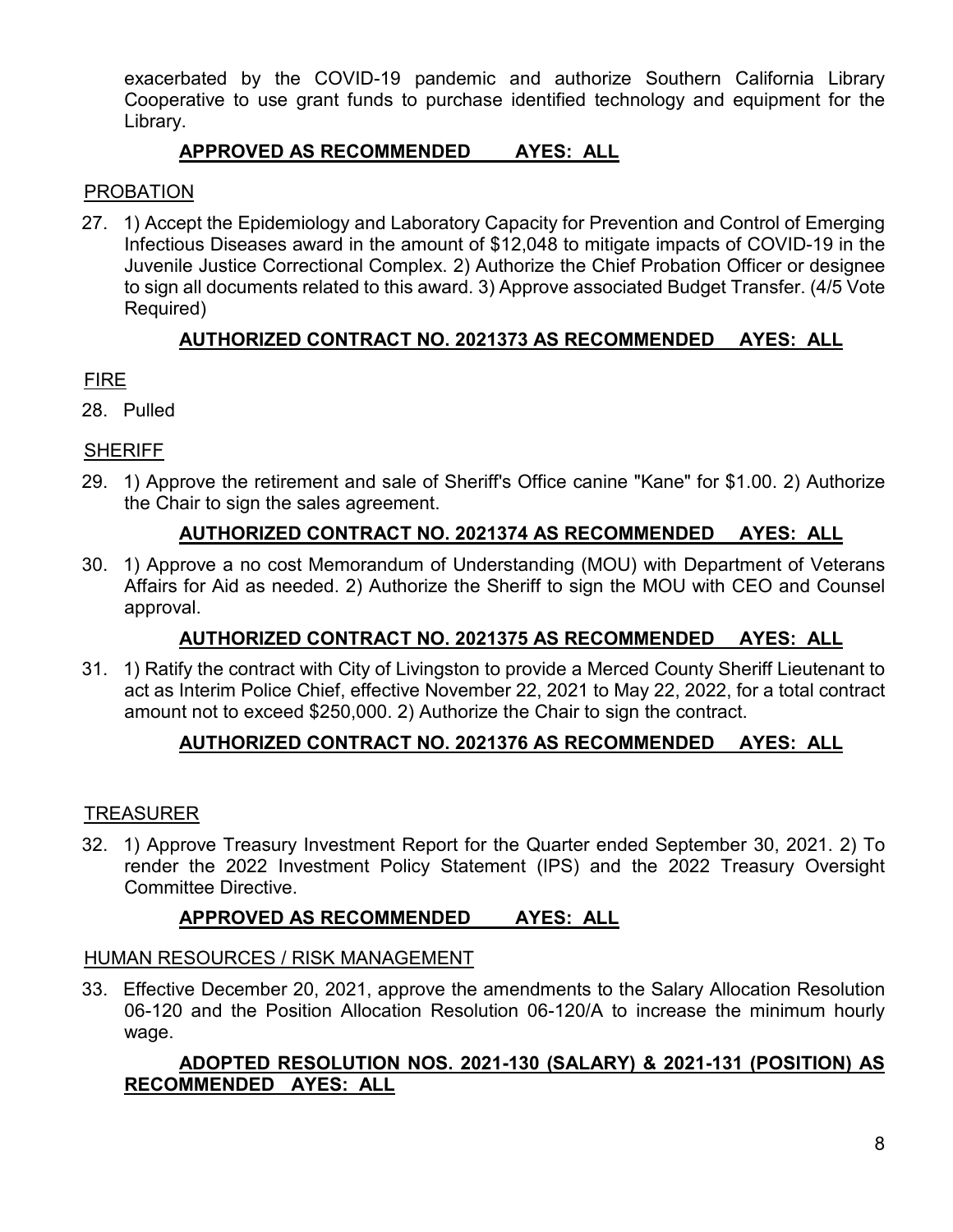### EXECUTIVE OFFICE

34. 1) Introduce an ordinance entitled, "An Ordinance Relating to the Designation of County Officials Authorized to Enforce the Merced County Code", and waive further reading. 2) Set possible adoption of said ordinance on the December 14, 2021 agenda. 3) Effective January 3, 2022, change one Environmental Health Division Director, position number 36, salary range 86.8, class 4206, to Deputy Director -Environmental Health, position number 36, salary range 84.8, class 4206.

# **APPROVED AS RECOMMENDED AYES: ALL**

35. 1) Introduce an ordinance entitled, "An Ordinance Pertaining to the Office of the County Executive Officer", and waive further reading. 2) Set possible adoption of said ordinance on the December 14, 2021 agenda.

# **APPROVED AS RECOMMENDED AYES: ALL**

36. 1) Approve a contract with Questica Ltd. for Budget Software Subscription and Professional Services effective December 7, 2021 through December 6, 2026, for a total contract amount not to exceed \$1,034,640. 2) Authorize the Purchasing Agent or designee to negotiate and sign related change orders.

# **AUTHORIZED CONTRACT NO. 2021377 AS RECOMMENDED AYES: ALL**

37. Adopt the 2022 calendar for regularly scheduled Board of Supervisors Meetings.

# **APPROVED AS RECOMMENDED AYES: ALL**

### BOARD OF SUPERVISORS

38. 1) Appoint Mr. Raul Lomeli Mendez as County Executive Officer effective February 28, 2022. 2) Approve Employment Agreement with Raul Lomeli Mendez and authorize the Chair to execute the Agreement. 3) Re-establish and allocate one (1) County Executive Officer Designee, Job Class 7832, to Budget Unit 10100, and appoint Raul Lomeli Mendez effective January 10, 2022, and delete the Designee position upon the current incumbent's retirement. 4) Extend all current terms and provisions within the 2016 Employment Agreement for James L. Brown from December 6, 2021 through February 27, 2022.

# **AUTHORIZED CONTRACT NO. 2021378 AS RECOMMENDED AYES: ALL**

# BOARD INFORMATION & POSSIBLE ACTION **ACCEPTED AND PLACED ON FILE AYES: ALL**

- 39. Public Works re: Approve the following Job Order Contracting contracts for Building Construction Remodeling, Repairs and Maintenance Services based on the lowest responsible bids: JOC-015, Contract No. 2021282, T & S Intermodal Maintenance, Inc. dba T & S West, Linden, CA (Class B License); JOC-016, Contract No. 2021283, Marvulli, Inc. dba DMC Construction, Merced, CA (Class B License); JOC-017, Contract No. 2021284, Ardent General, Inc., Fresno, CA (Class B License).
- 40. Behavioral Health and Recovery Services re: A \$949,845 Community Development Block Grant Coronavirus Response Round 2 and 3 (CDBG-CV2-3) grant award from the California Department of Housing and Community Development (HCD) for Behavioral Health and Recovery Services Children's System of Care Facility improvements.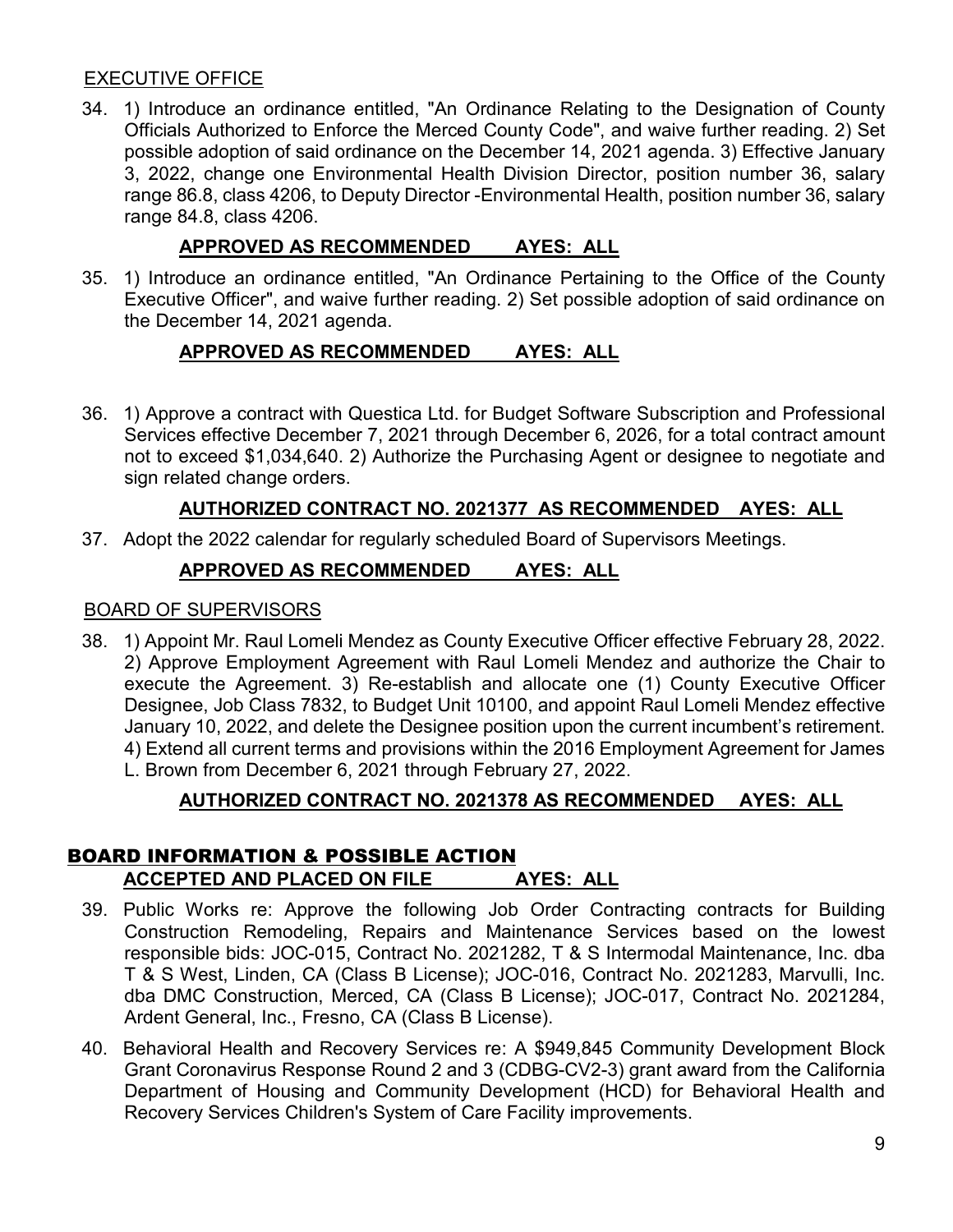# **CONTRACT NO. 2021379**

41. Elections re: Statement of Vote with the Certified Election Results for the Los Banos Unified School District, Area 1 Special Vacancy Mail Ballot Election held on November 2, 2021.

### **THE BOARD ADOPTED RESOLUTIONS IN MEMORY OF PAULINE SPIELMAN, JOHN NORTH, DUANE WICKSTROM AND RECESSED AT 1:25 P.M. THE BOARD RECONVENED AT 6:30 P.M. AND ADJOURNED THE MEETING AT 7:41 P.M. UNTIL TUESDAY, DECEMBER 14, 2021, AT 10:00 A.M.**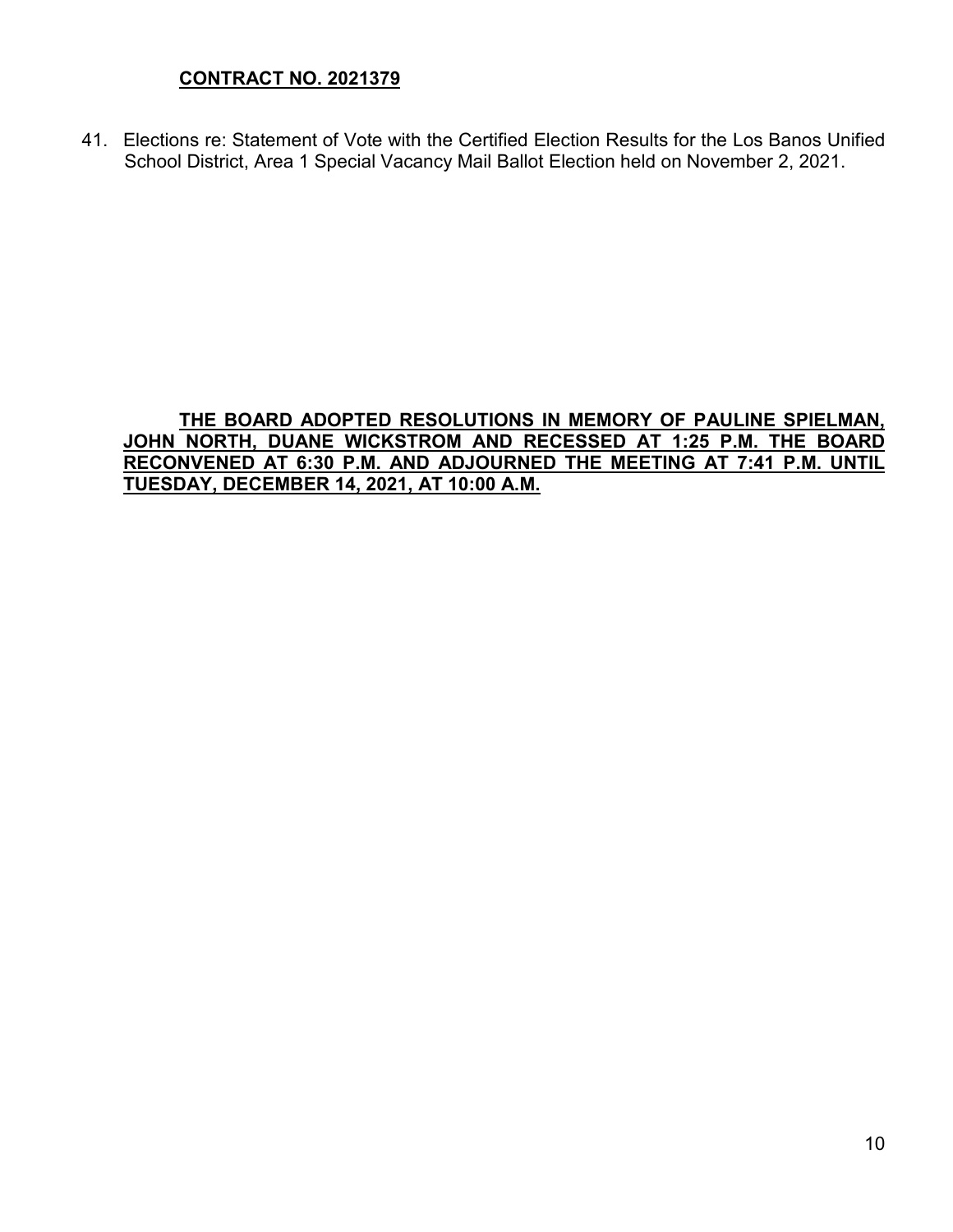### **BOARD ORDERS – SUMMARY ACTION MINUTES – DECEMBER 7, 2021**

### **10:00 A.M. SCHEDULED ITEM 2021-12-07 PUBLIC OPPORTUNITY**

*Public Comments received via email for Public Opportunity and Scheduled Items are on file with the Clerk.*

Necola Adams, Merced resident and member of Friends of Merced County Library gives input on how the ARPA Funds could be used to support the new teen center at the library.

Susan Walsh, District Two resident and member of Friends of Merced County Library gives input on how the ARPA Funds could be used to support a teen center at the library. She submits signed post cards in support from residents for all board members.

Gurpal Samra, Livingston resident states that he read in the Merced Sun-Star that CEO Jim Brown is retiring and thanks Mr. Brown for his many years of service and shared that he enjoyed working together when he was the Mayor of Livingston.

Karen Adams, Merced County Tax Collector asked for District Two's support with ARPA funds for Kiwanis Kiddieland in Applegate Park. She also congratulates CEO Brown on his upcoming retirement and thanks him for his support over the years.

Connie Coons thanks Supervisor Pedrozo for responding to her request and states concerns that she is having with CPS in regards to her grandson. Present: McDaniel, Espinoza, Pedrozo, Pareira, Silveira

### **10:00 A.M. SCHEDULED ITEM 2021-12-07 DISTRICT ATTORNEY – PUBLIC HEARING**

The time and date previously scheduled to consider increase in Vehicle Service Fee and Commercial Vehicle Service Fee.

The Board received information is presented by Lieutenant Sean Haller with the California Highway Patrol, Matt Serratto, Chief Deputy District Attorney, Ted Vincent, Special Agent with the National Insurance Crime Bureau (NICB), Kimberly Lewis, District Attorney, Jared Egan, Deputy District Attorney and by request of Chairman McDaniel, from Sheriff Warnke, Undersheriff Corey Gibson, and Lisa Maples, Chief Deputy Probation Officer.

The Board discuss the information presented and asked clarifying questions.

The Chairman opens the Public Hearing and asks if there is anyone present or on Zoom wishing to speak.

Claudia, a Dos Palos resident via Zoom comments that she does not agree with increasing taxes and is not in favor of this.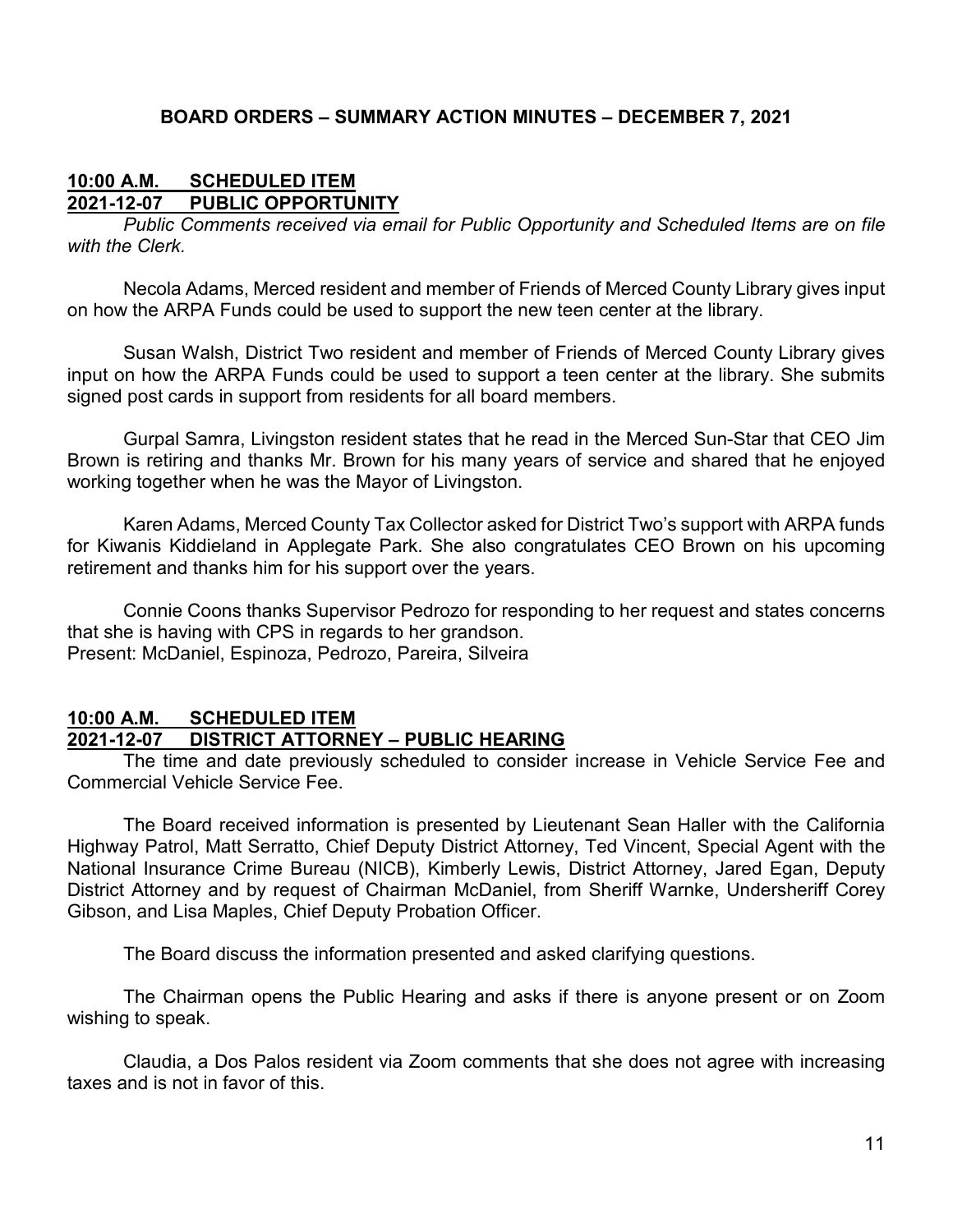The Chairman closes the Public Hearing.

Supervisor Espinoza makes a motion to adopt the Resolution increasing the vehicle service fee from one dollar (\$1) to two dollars (\$2) and the commercial vehicle fee from two dollars (\$2) to four dollars (\$4) to fund the investigation, prosecution, and deterrence of vehicle theft crime, to be collected by DMV at time of registration or renewal thereof for vehicles registered in Merced County.

Board members provide further comments and questions.

Supervisor Espinoza amends his motion to continue the item to January or February to make sure that we are in line with what we want.

Supervisor Silveira seconds the motion.

County Counsel Hansen's states that if the maker of the motion wouldn't mind clarifying that this Public Hearing would be re-noticed at the time when it's brought back as advised by Counsel.

Upon motion by Supervisor Espinoza, seconded by Supervisor Silveira, duly carried, the Board tables the item and the Public Hearing will be re-noticed at the time when it is brought back to the Board.

Ayes: McDaniel, Espinoza, Pedrozo, Pareira, Silveira

# **6:30 P.M. SCHEDULED ITEM**

# **2021-12-07 EXECUTIVE OFFICE – PUBLIC HEARING**

The time and date previously scheduled for presentation by the County's demographic consultant on several draft map alternatives for rebalancing the supervisorial districts based on prior public and Board feedback; to receive public input; and it is anticipated that a preferred Supervisorial District Plan will be realized during the public hearing, which will require the adoption of an ordinance.

Marci Barrera, Assistant County Executive Officer welcomes everyone and states that this is the fourth scheduled Public Hearing where Merced County residents can provide input and public testimony on the Redistricting process for 2021.

Jeff Tilton with National Demographics Corporation reviews power point presentation covering the following: Redistricting Process, Redistricting Impact on the 2022 Election, Redistricting Rules and Goals, 2020 Census, Neighborhoods / Communities of Interest, Possible Neighborhoods / Communities, Summary, Splits Cities / CDP's or Otherwise Noncompliant, Finalists: d71151b and d71151d, Finalists: NDC 101b and NDC 101d, Finalist: NDC 103b, and Discussion / Action.

Chris Skinnell with Nielsen Merksmer addresses Map 208 and the Voting Rights Act consideration with respect to some of the public maps. He comments that this is one we have talked about, District One is a Voting Rights Act protected district and is currently approximately 59% Latino citizen voting age population. He states that District One is no longer a majority Latino district at all in that map and that there's a serious Voting Rights Act problem, potentially with that one. He explains that with respect to a number of the other maps, if you go down that column, labeled Latino, it's not necessarily required that the 59% of the current district be exactly what it is. He further explains the more you reduce it, the more you potentially undermine that district. And any of those maps where the Latino CVAP is potentially a Voting Rights Act issue.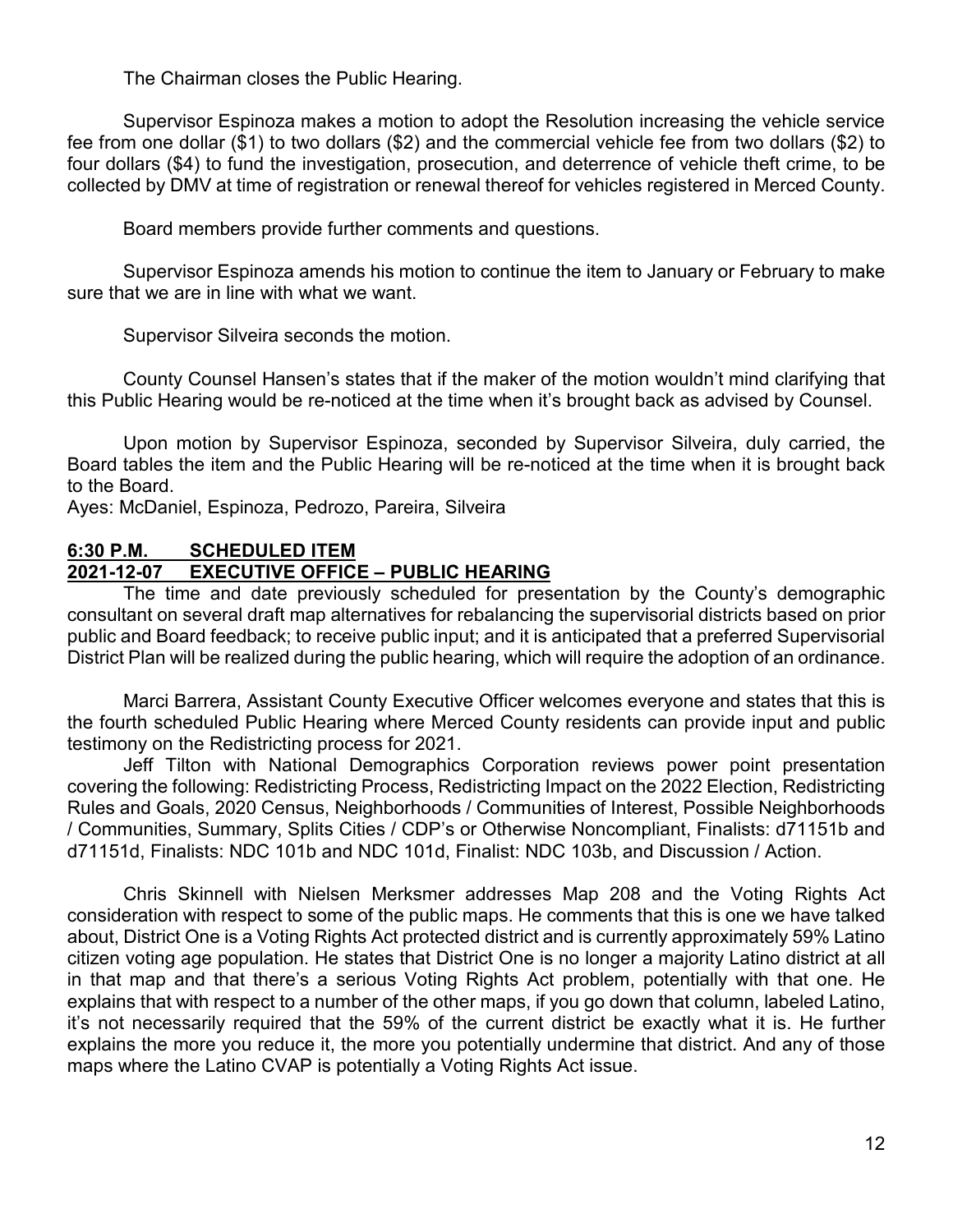Mr. Skinnell uses the interactive review tool that shows the differences on each of the finalist maps as it relates to the current district boundaries. He briefly focuses on the five maps because they are the ones that the Board asked to bring back and talk about how we got there based on comments that we received from the feedback last time and the purpose of each of them. He explains the differences so everyone understands. He starts with NDC 103 and comments that in NDC 103, this is like 103B. This is the one that provides for District Four to reach as far down as Santa Nella and pick up population. He states that the reason we have a 103B is because there were a couple of minor census and CDP splits in the original version. A small piece of McSwain and a small piece of Winton. He states that this map is a slight variation to clean up those splits, but otherwise is completely unchanged from last time. The other four NDC 101B, NDC 101D, 71151B and D are all sort of variations of each other. He then moves onto NDC 101B and walks through it. He states there were a number of consensus items that the Board seemed to feel were appropriate changes. There was discussion about unifying Volta, which in D71151 map, the original one was divided and in NDC 101 map was in District Four and there was a discussion and the Board seemed to be a consensus that it really should be unified, and it made sense to move it back into District Five. He comments that all four of the maps that we're going to look at unify Volta and move it into District Five. Second item, there was discussion about NDC 101 and it used Henry Miller Road as the northern boundary for District Five. There was a request to conform that map to the configuration in the DS71151 map that moved a little bit north to pick up some of the territory north of Henry Miller Road up to the river. All four of the maps now do that because D71151 did not quite go that far. And all of those three changes have been made to all of these maps, so they are not different in that respect.

Mr. Skinnell states that they have also gone through map D71151, which had a couple of minor City and CDP splits and they have cleaned those up and that is the same through all of them. The way that these four maps differ is in two points. He states that the way the territory between Atwater and Livingston is treated in the original NDC map, it had this configuration where everything south of the highway was moved into District One, whereas the D71151 map the original turn off the other one there has District Four Continuing to come down in between Atwater and Livingston down to one. He comments that they have two maps for each of those configurations. The other question that there's a little bit of discussion on, but no sort of resolution on was how District Four would pick up territory in the north Merced area and particularly the treatment of the UC. The NDC 101 map left the UC in District Two and picked up some territory there. To the northwest of District Two and along District Three. The D71151 map left that territory in north Atwater and took territory to the northeast instead, including the UC. He states that they have four variations D71151B, which is the exact same as D7115, the original version. He comments that it leaves District Four coming down to Highway 140. And it does move the UC into District Four as well. Second variation is D71151B, which has the same configuration with respect to the UC and with respect to the north Atwater in this area, but keeps the NDC 101 version of the Atwater Livingston area and then in NDC 101B is essentially identical in both respects to the original one on one map. It has moved all this area between Livingston-Atwater into District One and it leaves the UC in District Two. And then NDC 101D has the original configuration, with the UC remaining in District Two from the NDC 101 plan. But then switches over and takes the configuration between Livingston and Atwater from the D71151 map. He comments that whatever combination you settle on there's a map there for you to adopt. He states they have provided those four so that you have a choice/option that you can select on both of those issues. He concludes that it's been pointed out to one minor difference between NDC 101B and NDC 101D, that one census block along the river differs between them. NDC 101D leaves that in District One and NDC 101B has it in District Five, probably unpopulated.

Supervisor Pedrozo questions what the deviation 51D was?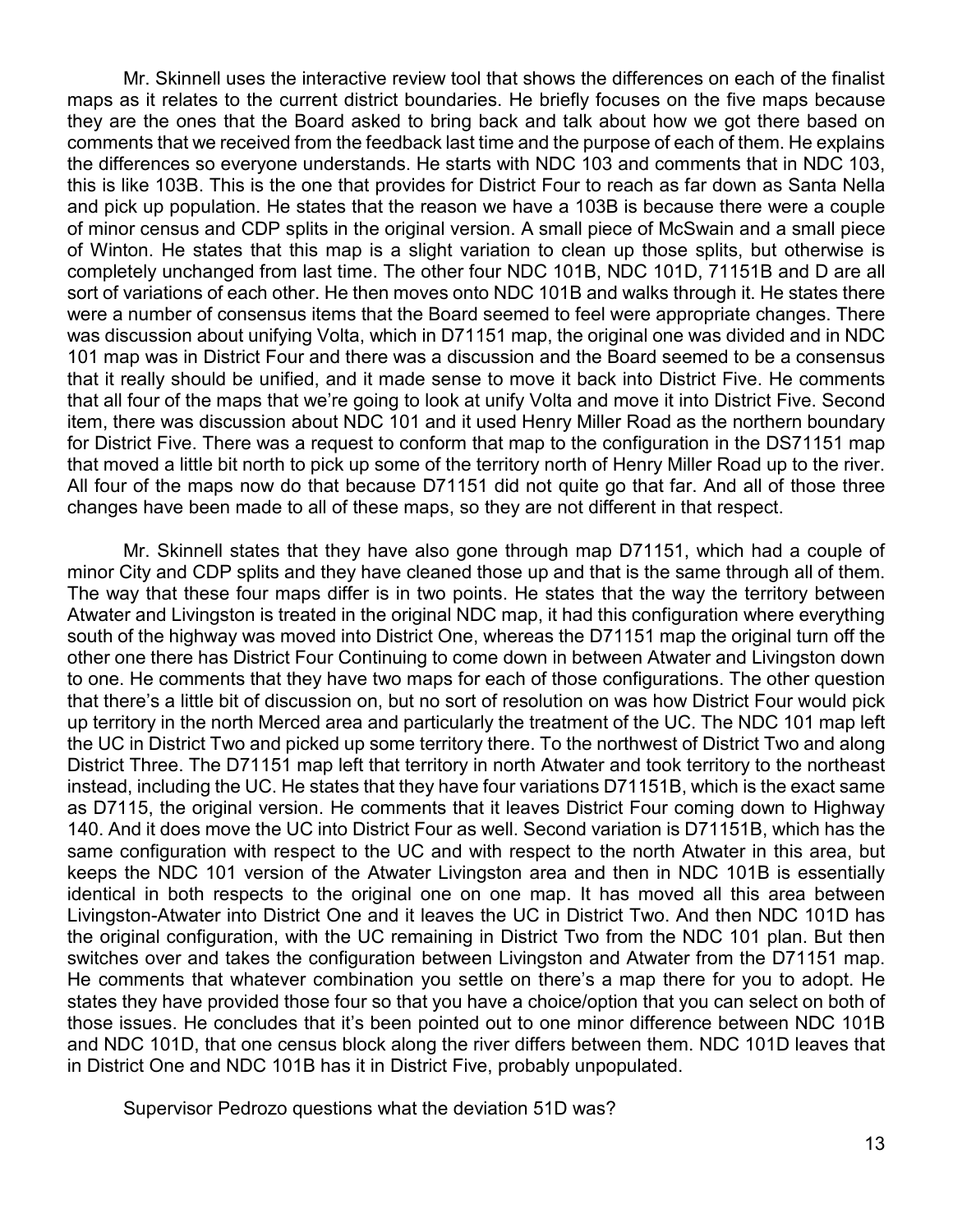Mr. Skinnell responds that it is 8.88%.

Supervisor Espinoza requests to see the NDC 103B map and comments that it leaves him about the same on Highway 140 except for Tuttle and that the North part of Planada would be incorporated into District Four.

The Chairman opens the Public Hearing and states that we will be accepting public comments, live, in person and via Zoom.

Cecilia Cervantes, Delhi resident comments on Map D8625. She states that the numbers associated or indicated within the Districts are incorrect, and they are indicating District Four currently should be Five, and District Five should be One, or it shows District One should be Three, where it shows District Three should be Four and the one that remains the same is District Two. She states Delhi needs to align and join efforts with districts that share visions, concerns and interests. She further states that it is in Delhi's best interest to align with their neighboring cities such as Livingston in District One and that she approves the map published by Communities for a New California (CNC).

Barry Anderson, Santa Nella resident comments that looking at the maps it seems that emphasis has been placed to secure the Board's seats, with the emphasis of the 33% three to four districts with majority control on the Board of Supervisors. He questions if there is a list of who will be representing each map so we know who they are.

Patricia Ramos Anderson, Santa Nella resident comments that two of the main issues is that Merced County's demographics are 61.9% Latinos and 33% Caucasian. She comments that we have two to three diverse districts on board that we can have versus only two with the Voting rights Act and the Fair Act Map. The maps that were created by residents of our state representing all aspects of diversity were thrown out at the last meeting with real names, organizations and contact information. She states that they discovered that anonymous maps were submitted as well as there were second parties submitting maps for others. She questions why the anonymous maps carried more weight than the transparency of the community maps? She further states she is not confident in the NDC accurate data and their motive.

Rosa, El Nido resident via Zoom comments that she does not agree with the NDC maps and that she agrees with the community district maps to maintain more balance with the Latino populations.

Isa Palma with Valley On Board comments that based on the data that has been presented with Latinos making up a majority of the population and they also make a majority of the voting age population with 46% in comparison to 39% of white eligible voters, a difference of 7%. He states that even though this majority exists, three districts have a majority of white eligible voters in comparison to two. He questions why Latino voters are being diluted by being placed into only two districts?

The Chairman closes the Public Hearing.

Jim Brown, County Executive Officer comments that we have gone through multiple opportunities for the public to engage from evening workshops and evening Public Hearings and that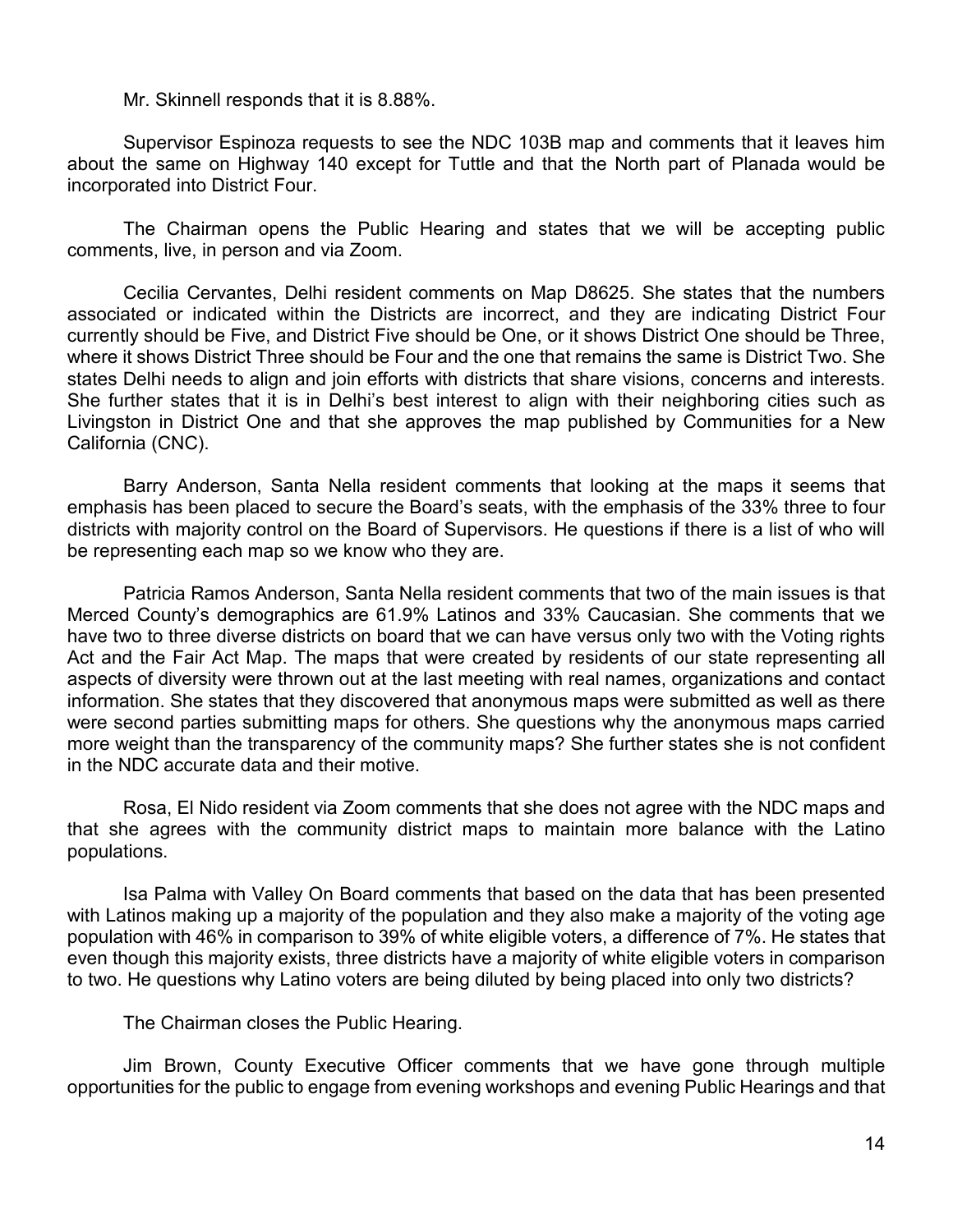we have been going through this for a while. He states that we are at a point where the maps have been narrowed down to the five.

Supervisor Espinoza thanks the residents that called in to give their input and that this is very hard, trying to do what's fair and there is not going to be a perfect map but a decision needs to be made. He states that he does not agree with the maps.

Chair McDaniel asks Mr. Skinnell if he could address the question that came up from public comment.

Mr. Skinnell responds that the reason there are two majority Latino districts is because the focus for Voting Rights Act compliance is the citizen voting age population. He explains if you look at the County, and take the NDC 101D map as an example, the Citizen Voting Age Population of the districts of the county as a whole is 46% Latino, slightly under half. You have two that are slightly over 50% and instead of doing just a bare 51% and calling it even historically, the courts have recognized that protected classes for Voting Rights Act purposes in this County, Latinos, but in other places other groups often register to vote and turn out to vote at lower rates. He states for those to be legitimate opportunity districts for Voting Rights Act purposes, they typically tend to need to be a bit higher than 50%.

Supervisor Silveira comments that District Five grew by 11.5% in order to try to get to that deviation threshold. He comments that the district is going to have to lose some people. Everywhere in the County grew over the past ten years, and the west side grew by a larger than expected percentage. He states that he understands the concerns of his colleague from District One. He comments that he makes the 45 minute trek to Merced every day and is constantly on the road. He comments that he feels like whatever district we end up with, we are all going to do our best to represent it. He states that it could be either the NDC 101D or the NDC 101B map and would refer to his colleagues in District One and Four since he is not as familiar with that area where it drops down a little bit further in District Four, down alongside District Three versus the other map, it's a little bit higher.

Supervisor Pareira comments that they have narrowed it down, there are nuances between them but his preference is map 101D and it would allow him to represent the constituents. He comments that having the most communities in his district has made it a bit difficult because of the number of events each community has and that he likes to try to attend them all.

Supervisor Pedrozo comments that we need to make sure that we keep one district as much as we can and that's important for continuity of the relationships. He states that having a Supervisor who is out there is significant and it is one of those things that he takes into consideration. He states that his first choice would be map 101D but would also support 103B, recognizing the fact that his colleagues, some of whom have to travel a long distance and that he lives in Merced and represents District Two and only has one incorporated community.

Supervisor Espinoza states that his preference would be 103B out of the five maps.

Chairman McDaniel states that all of these maps have been submitted by the community. He comments that it seems like there was some reference that maybe only one map was submitted by the community, but all of these maps have been submitted with input. He states that this is the fourth evening hearing for input on this from the community and that 101D is his preference. He comments